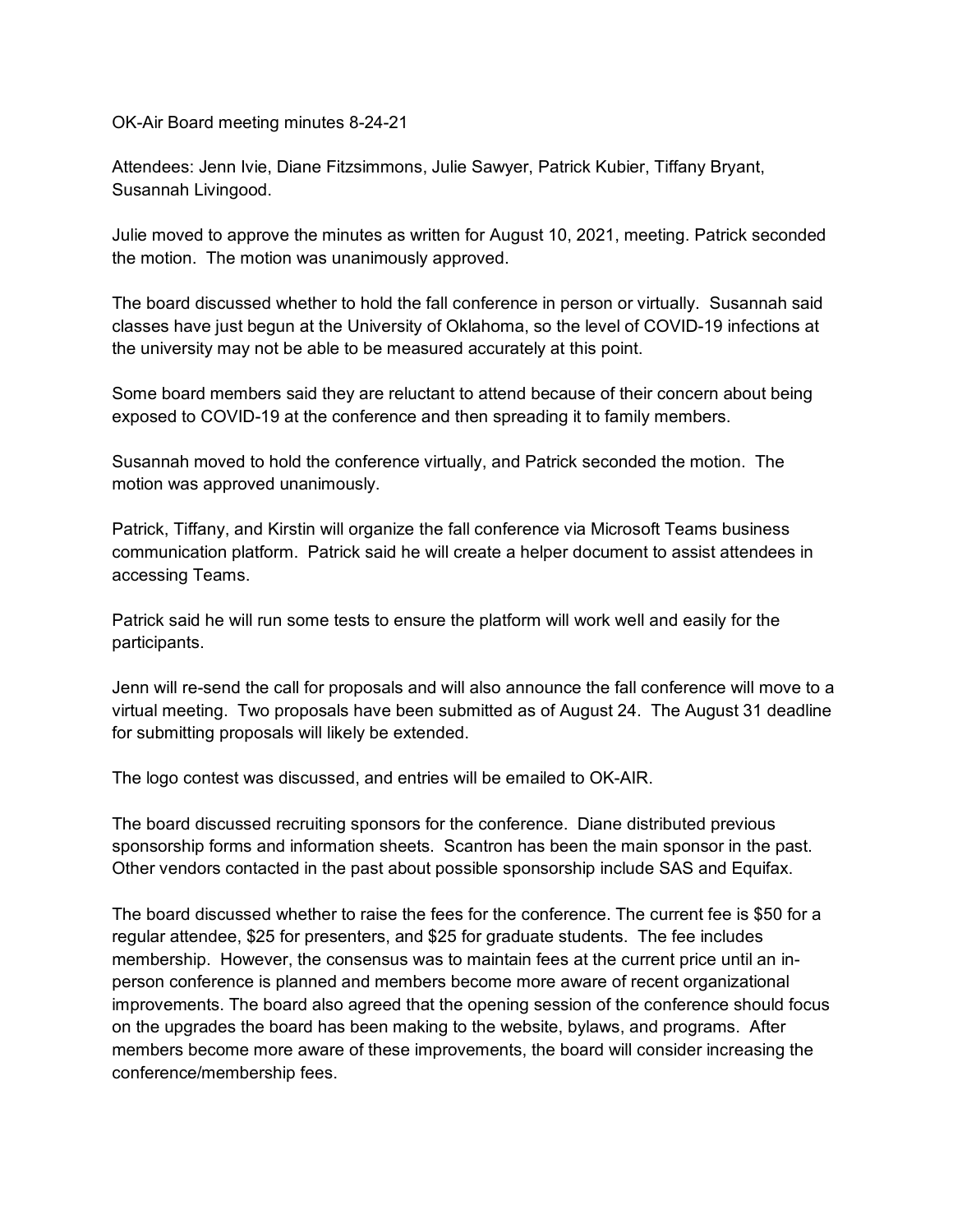Susannah moved to maintain the current conference fee structure. Julie seconded the motion. The motion was approved unanimously.

Action items before the next meeting:

- Jenn will send out an email announcing the conference will be virtual.
- Jenn will send out an email announcement about the logo contest and how to make submissions.
- Susannah will update sponsor forms and distribute.
- A PayPal account will be set up for Patrick to use in preparing for the virtual conference.

Patrick made a motion to adjourn. Tiffany seconded the motion. The motion was approved unanimously.

Susannah presented her research on questions the board had about reserving the University of Oklahoma CCE Forum for the fall conference. The questions and answers are: